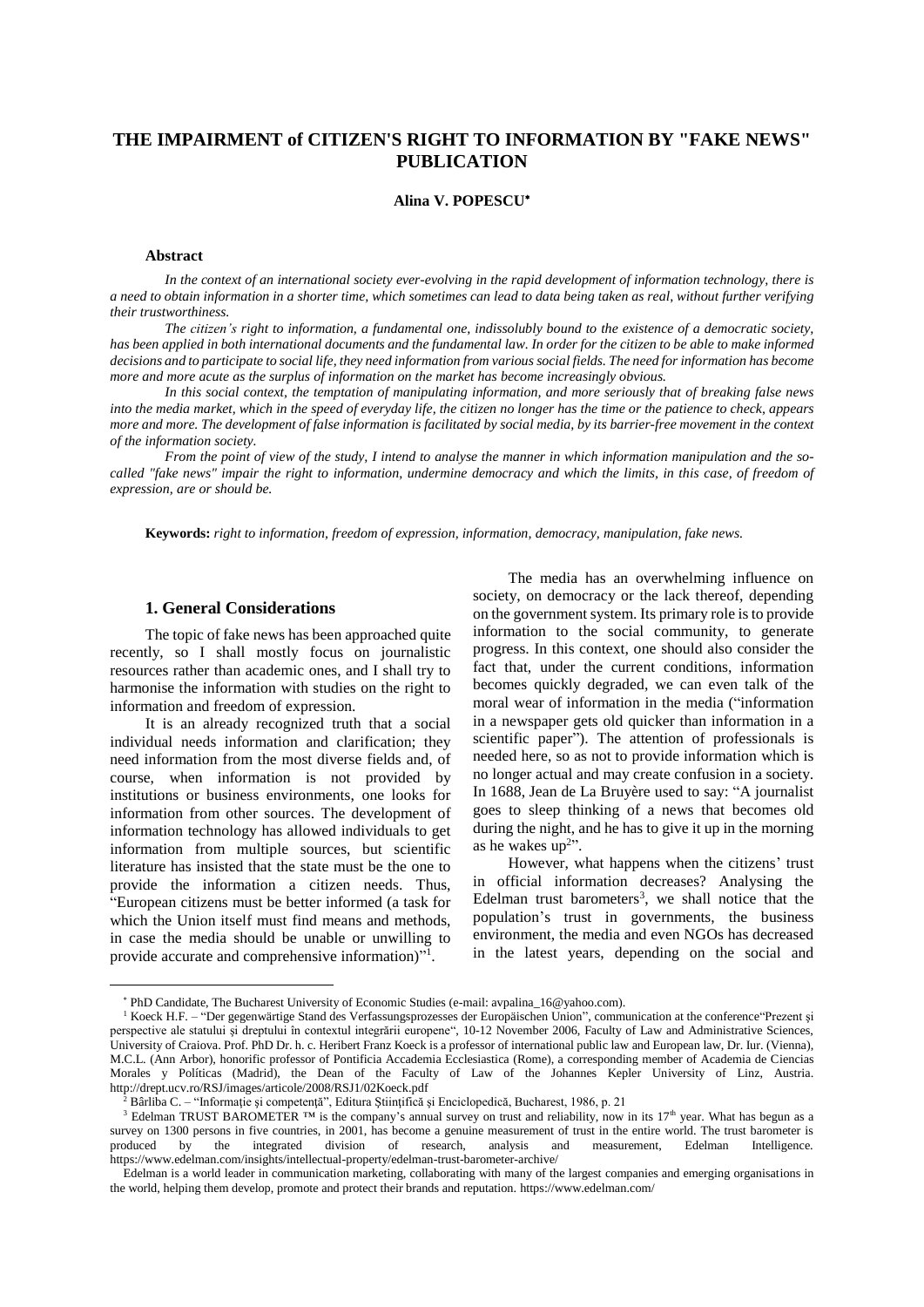economic periods concerned, followed by small increases, after the economic and financial crises of the last years.

The conclusion of the Edelman Trust Barometer, in 2014, was that "global trust in the media goes back to the 2010 levels; almost 80% of the countries report a lower trust on average, in the last year".<sup>4</sup> The population's rate of distrust in the government, business institutions, media and NGOs has kept on decreasing in 2015 as well. The average of distrust in these institutions, in 2014, was 33% of the surveyed persons and  $48\%$  in  $2015<sup>5</sup>$ . Thus, distrust in the media is found in 60% of the states, with the results being approximately equal to 2014.

As for information sources, the Edelman Barometer of 2015 outlined an increased trust of population in online sources, compared to newspapers and television. The growing trend of trust in online sources is maintained on all three analysed levels: the first source of information on general information, the first source of information on breaking news and the most frequently used source to confirm/validate information.

In 2016, the Edelman Barometer<sup>6</sup> emphasizes a slight increase in the population's trust in the government, business institutions, the media and nongovernmental organisations, and online information sources still occupy the first position in the population's preferences. "A change in the media landscape" is seen during 2012-2016, i.e. an increased trust in online information sources (search engines +3%, social media +7%, "only online" publications +5%).

The  $2017$  Edelman Trust Barometer<sup>7</sup> shows a slightly decreasing trend in the population's trust in the government, business institutions, the media and NGOs, compared to the previous years, with the media having the highest decrease, i.e. 5% (governments and the business environment -1%, NGOs -2%). Distrust in the media is seen in 82% of the analysed countries, and in 17 countries distrust reaches an all-time low, while the trust is lower than 48% in most countries.

The barometer shows that traditional media has the highest decline, -5%, and online information sources are increasing: search engines +3%, "only online" publications  $+5\%$ . Social media, with  $-3\%$ , is a surprise regarding the decrease of trust, compared to 2016. Another conclusion of the barometer was that official information sources are thought to be less reliable than information received from reliable persons (family, friends, etc.) and the so-called "information from sources" is thought to be more reliable than official press releases/press statements.

The 2018 barometer<sup>8</sup>, suggestively titled "The Battle for Truth", shows a crisis of trust at the global level, emphasizing that almost 7 out of 10 interviewed persons are worried about the use of fake news as "weapons".

Such social behaviour has been emphasizes especially in terms of sources of information, so as to understand why propaganda, manipulation and the socalled fake news have managed to catch the audience's attention.

In my opinion, an explanation would be that today's social individuals urgently need information, as quickly as possible, and they are unwilling or even unable to check the information they receive. People have certain predefined sources of information, as shown by Edelman barometers, which they trust, and if information comes from sources they personally consider to be reliable, the more reliable the information becomes.

From a social and human point of view, each individual processes the information they have access to from the perspective of their education, their cultural level, as well as their individualism (filtering information according to their needs and beliefs).

There is a saying that "the tone makes the music". Adapting the idea to the communication of information in the public space, we may notice that, sometimes, "a discourse may incite and convince just for its style and its intelligent structure, not because it would contain truth"<sup>9</sup>.

## **2. Alteration of Information: Censorship, Manipulation and Propaganda**

Public perception, which has resulted in a decreased trust of citizens in the media, is that the role of media has transformed, from an objective communication channel, to a channel for conveying information to the benefit of groups of interest.

Altered, shrunk, falsified information from various points of view appears in the public space more and more often. The forms of "processing" information are various: censorship, manipulation, propaganda, disinformation, full falsification.

Information is mainly censored by suppressing some means of communication, by taking control of them and by affecting the essence and form of information, as desired by the censor. Censorship is a

 $9$  Koeck H.F. – op. cit.

<sup>4</sup> 2014 Edelman Trust Barometer global results, http://www.slideshare.net/EdelmanInsights/2014-edelman-trust-barometer?qid=0682cc6b-2798-43d4-a9ca-fb0302ae0925&v=&b=&from\_search=1

<sup>5</sup> 2015 Edelman Trust Barometer global results, http://www.slideshare.net/EdelmanInsights/2015-edelman-trust-barometer-globalresults?qid=abe04a31-1394-4f4c-9b0b-d1afaa10b0b0&v=&b=&from\_search=1

<sup>6</sup> 2016 Edelman Trust Barometer global results, http://www.slideshare.net/EdelmanInsights/2016-edelman-trust-barometer-globalresults?qid=e3fcac3f-5c18-4d41-ae6b-6d24628262c2&v=&b=&from\_search=1

<sup>7</sup> 2017 Edelman Trust Barometer global results, http://www.slideshare.net/EdelmanInsights/2017-edelman-trust-barometer-global-results-71035413

<sup>8</sup> 2018 Edelman Trust Barometer global results, http://cms.edelman.com/sites/default/files/2018-02/2018\_Edelman\_Trust\_ Barometer\_Global\_Report\_FEB.pdf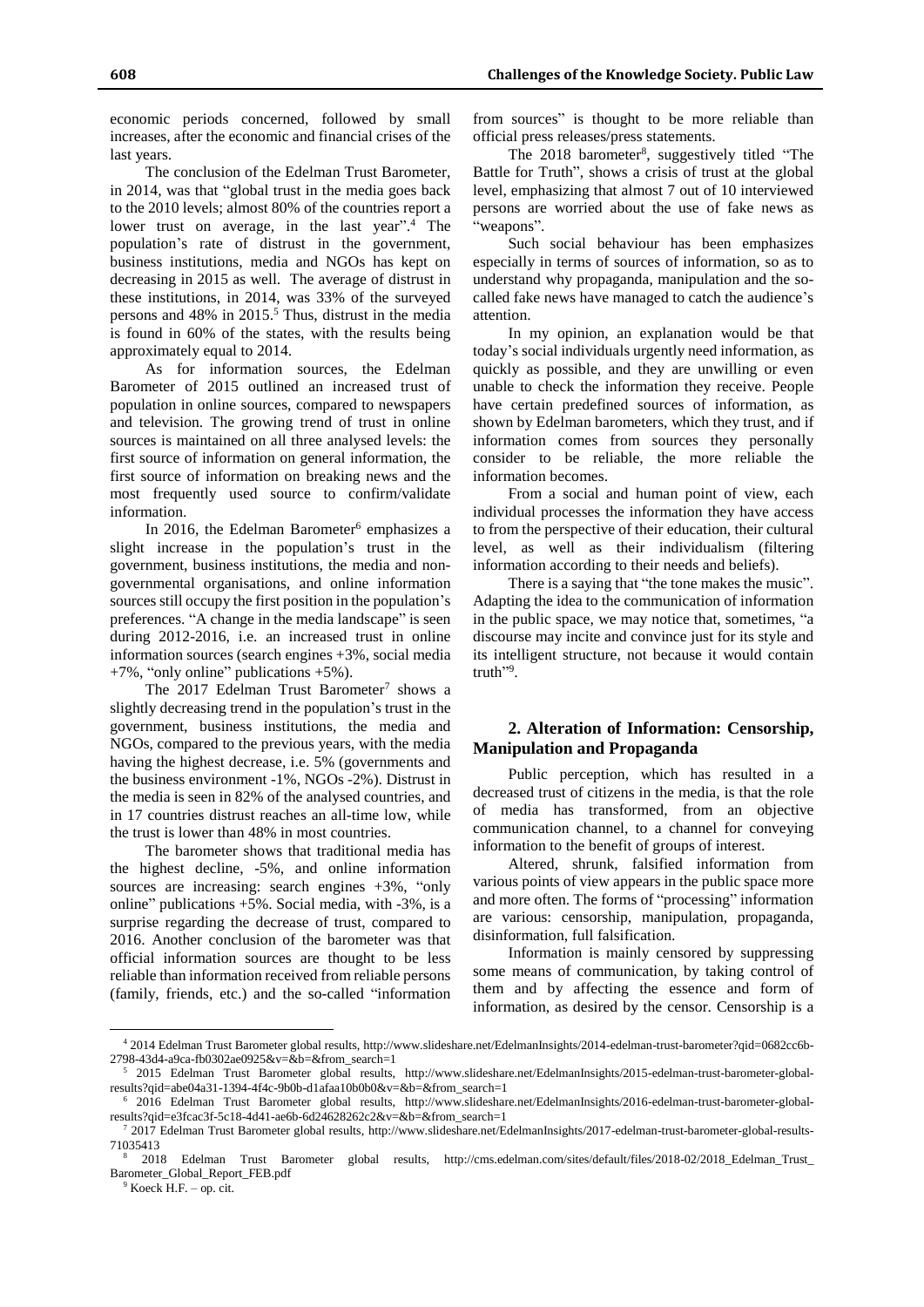form of limiting the right to information and freedom of expression, if applied by authorities, in order to preserve power. However, we may talk of some forms of censorship, not in the bad meaning, but in the sense of protecting the freedoms and rights of other people (an example would be the adoption, by the National Council of Audiovisual, of certain sanctions when the information provided to the public infringes prohibitive rules, such as information of no interest to the public, information affecting private life, etc.).

As for manipulation, it is considered that it actually does not matter what you say, but who you are targeting<sup>10</sup> . We are not discussing the distinction between political and economic manipulation, but the fact that the distortion of genuine information comes to influence the citizen's freedom to make the right decisions, in any field of his life. I consider that the multiple possibilities to disseminate information, which are used today, may result in the spreading of such information, even when it is not fully compliant with the truth. Online content manipulation is harder to detect and fight, which is why it affects more free debate and the access to accurate information, in an environment that is by excellence thought of as free.

In the early days of the press, when the coverage was not so large as now, manipulation occurred, with a focus on political issues, as the journalists or the managers of the concerned publication presented their own views. The evolution of the so-called "penny press" in the  $1830s^{11}$  resulted in a wider coverage, in a higher number of readers, as well as a repositioning in terms of editorial content, moving to the sensational area, which led to a different kind of distortion of information.

Propaganda as a form to influence information has a dual situation, like censorship. Propaganda in a positive sense and propaganda in a pejorative sense.  $Rémy Rieffel<sup>12</sup> outlines that, when it appeared, the term$ "propaganda" has "no pejorative connotations" (it only meant promoting religious ideas); however, at the beginning of the  $20<sup>th</sup>$  century, it acquired negative connotations ("the action of convincing public opinion, by using all available means of persuasion"). In Rieffel's opinion<sup>13</sup>, persuasion has "stronger" valences (political persuasion, whereby authorities want to maintain the advantage of power and disseminate the ideologies they propagate) and "milder" forms (sociological propaganda, "the complex of procedures by which a certain lifestyle and certain specific values are spread in a society").

As for the falsification of information, the journalist David Uberti $14$  speaks of what he names one of the "most memorable fakesin American history", i.e. the fact that, in 1835, the New York Sun published a six-part series titled "Great Astronomical Discoveries Lately Made", talking of the alleged discovery of life on the Moon ("Moon Story"). Of course, the article did not include genuine information, but they cashed in that penny from the readers, drawing upon the target public's thirst for sensation. Though several journalists

articles regarding the "Moon story" public reaction was not very strong, probably given the lack of actual information. Other false information was published by the New York Herald in 1874, regarding the fact that animals in the Central Park Zoo had gone free in the streets of Manhattan, resulting in damages and victims. The article was accompanied by a footnote stating "The story above is pure invention. Not a single word is true". However, many readers may not have noticed it.

and writers subsequently criticized the false content of

We can notice that these examples of fake stories were disseminated by publications with great success among the audience, and the following question comes naturally: "what makes journalists publish fake news?" I consider that one of the reasons is the quest for sensation, for publicity or audience. Especially nowadays, paid advertisements/publicity have significant influence on content, and the media is conditioned by audience (radio/tv), by views, shares or likes (online). Financial influence on the disseminated information is strongly seen here.

Another reason I see is the delivery of editorial policies following the wishes of the financer of the source of news or editorial coordinators. Thus, the Romanian public area<sup>15</sup> has lately witnessed statements from political people who admitted to having financed certain press trusts or publications, so that they might control the published information<sup>16</sup>.

Several assumptions come to mind here as well: only information favourable to the financer is published (it is genuine, but it has the potential to manipulate public opinion), actual information on the financer, which is not favourable, is not published (a form of censorship, likely to limit the citizen's right to information, especially when talking about information on decision makers), the information is fake, but it refers to competitors of the finances (completely fake news, disinforming public opinion and damaging a competitor), actual information on a competitor, not favourable to the latter, which is persistently

<sup>&</sup>lt;sup>10</sup> "In manipulation it almost never counts what you say, but, rather how you say it". Noam Chomsky, American linguist and professor.

<sup>11</sup> Cohen A.R. – "*Relatarea obiectivă în media, între religie şi panaceu*", Journal Jurnalism şi comunicare, issue 3/2003, p. 3.

<sup>12</sup> Rieffel R. – "*Sociologia mass media*", Editura Polirom, Iaşi, 2008, p. 62

<sup>&</sup>lt;sup>13</sup> Rieffel R. – op. cit., p. 59-60<br><sup>14</sup> Uberti D. – "The real l "The real history of fake news", Columbia Journalism Review, https://www.cjr.org/special\_report/fake\_news\_ history.php?link

<sup>15</sup> Roșca Stănescu R. – "Ziariști cumpărați la bucată. Sau în vrac / ANALIZĂ", https://www.stiripesurse.ro/ziari-ti-cumpara-i-la-bucata-sauin-vrac-analiza\_1241106.html

<sup>&</sup>lt;sup>16</sup> Hendrik A. – "Elena Udrea: Există situații în care UNII jurnaliști au fost PLĂTIȚI în campaniile electorale", http://evz.ro/elena-udreajurnalisti-platiti.html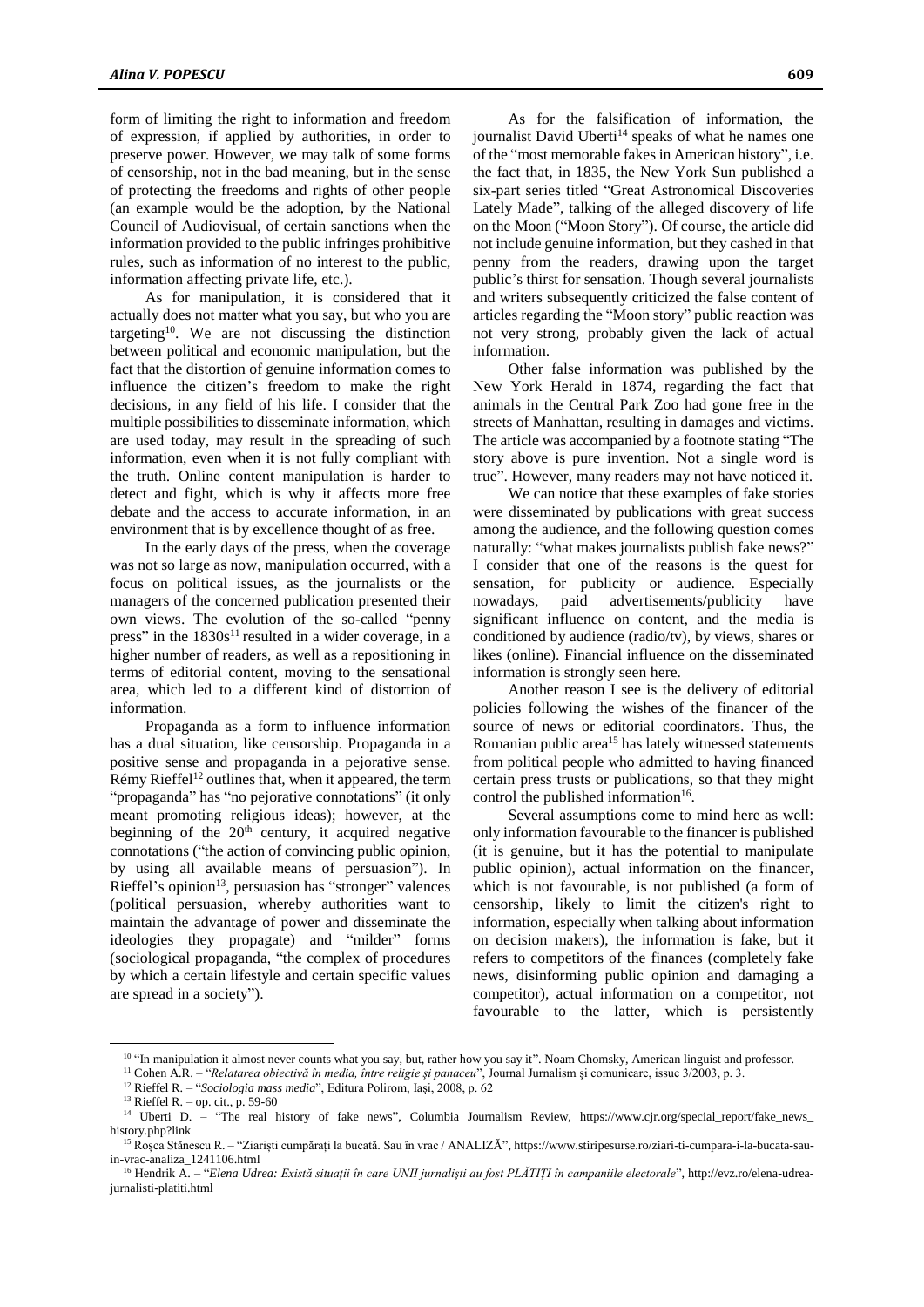disseminated (so as to create an impression of guilt of the competitor among public opinion), etc.

Another cause determining the publication of fake news is manipulation at a high, state, international level, with the international press focusing on the fake news disseminated in the United States during the 2016 electoral campaign, the ones on the Crimean War, as well as older ones, on the political situations in Cuba or Venezuela. Studies undertaken by Freedom House<sup>17</sup> have outlined an alarming increase in the number of governments manipulating their citizens by means of online information sources.

The 2017 Freedom House report on online freedom, "Manipulating Social Media to Undermine Democracy"<sup>18</sup>, outlines how governments manipulate information shared on the social media and how disturbances in the supply of internet services increase. Even when the online environment has remained generally free, information has been altered by fake news, manipulation, propaganda, the use of technical algorithms to increase the visibility of the concerned content, aggressive harassment of journalists, etc. (the example of the US was provided). Thus, the report identified five other trends which are considered to have had a significant contribution to the global decline of internet freedom in the last year: state censorship regarding mobile connectivity; restrictions on live videos applied by several governments; an increased number of technical attacks on news networks, the opposition and rights defenders; new restrictions on virtual private networks (VPN) and the concerning increase of physical attacks on internet users and online journalists.

The authors of the report state that: "Successfully countering content manipulation and restoring trust in social media—without undermining internet and media freedom—will take time, resources, and creativity. The first steps in this effort should include public education aimed at teaching citizens how to detect fake or misleading news and commentary."

As for freedom press, the 2017 Freedom House report – "Press Freedom's Dark Horizon" <sup>19</sup>shows that press freedom deteriorated to its lowest point in 13 years in 2016, not only in states with authoritarian regimes, but also in countries with a long-standing recognized democracy. State leaders attacked media reliability in certain countries, and telecommunication services failed in certain states at times of political or social turmoils. The authors of the report state that there is a grim outlook for the future, since, as shown in the

content, also in major democracies where such intrusions had not been witnessed before, one can see an interference with freedom of expression (in various ways: delegitimizing sources of information, editorial pressure, selling or even closing hostile publications, etc.).

In the words of Dan Swislow<sup>20</sup>, "online repression tactics (...) erode democratic dialogue". I would add that all these methods to alter information endanger institutional transparency and good governance, the role of civil society and human rights in particular.

### **3. Fake news**

This term is more and more frequently used in the public setting and more and more people express their concern on how fake news affect social life.

The American journalist Brooke Borel<sup>21</sup> considers that "(...) fake news is worrying media folks Stories meant to intentionally mislead are an affront to journalism, which is supposed to rely on facts, reality and trust."

At a social and human level, communication today takes place "in real time"<sup>22</sup>, and information has become actual or contemporary in the information society. The evolution of limitless online communication is an important step for society, as a "new space" is practically discovered. The current environment of information society needs uninterrupted flows of information, highly quick exchange of information, with the key words of current communication being: "immediate, instantaneous and interactive" <sup>23</sup>. Interactivity implies an exchange of information between individuals, as all are part of the communication society, with no exception. Social experience results to an ever quicker, immediate change, and an individual needs new information, faster and faster, to be able to adapt to such changes.

Some<sup>24</sup> argue that the internet is the means to transmit information that suppresses all other means. In my opinion, sending information online only helps increase the speed of information. Other means to disseminate information are still used, but their share is decreasing, given the social need to obtain information in "real time". However, this "real time" does not leave enough time to check the accuracy of the data we are provided.

We can notice that, in the online environment especially, the most important source of information (as

<sup>17</sup> On Freedom House, https://freedomhouse.org/about-us. Romania was not included in the Freedom House research.

<sup>18</sup> Manipulating Social Media to Undermine Democracy, November 2017, https://freedomhouse.org/report/freedom-net/freedom-net-2017# <sup>19</sup> Press Freedom's Dark Horizon, April 2017, https://freedomhouse.org/report/freedom-press/freedom-press-2017#

 $20$  Swislow D.– "The distributed denial of democracy. Coming together to address anti-democratic trolling and disinformation online", https://medium.com/@dswis/the-distributed-denial-of-democracy-23ce8a3ad3d8

<sup>21</sup> Borel B. – *"Fact-Checking Won't Save Us From Fake News",* https://fivethirtyeight.com/features/fact-checking-wont-save-us-from-fakenews/

<sup>&</sup>lt;sup>22</sup> Bourque B. – "Temps et communication: trois moments historiques. Mémoire présenté comme exigence partielle de la maîtrise en communication.", Université du Québec à Montréal, January 2009. Le «temps réel», p. 2

 $23$  Bourque B. – op. cit., p. 78-79

 $24$  Bourque B. – op. cit., p. 78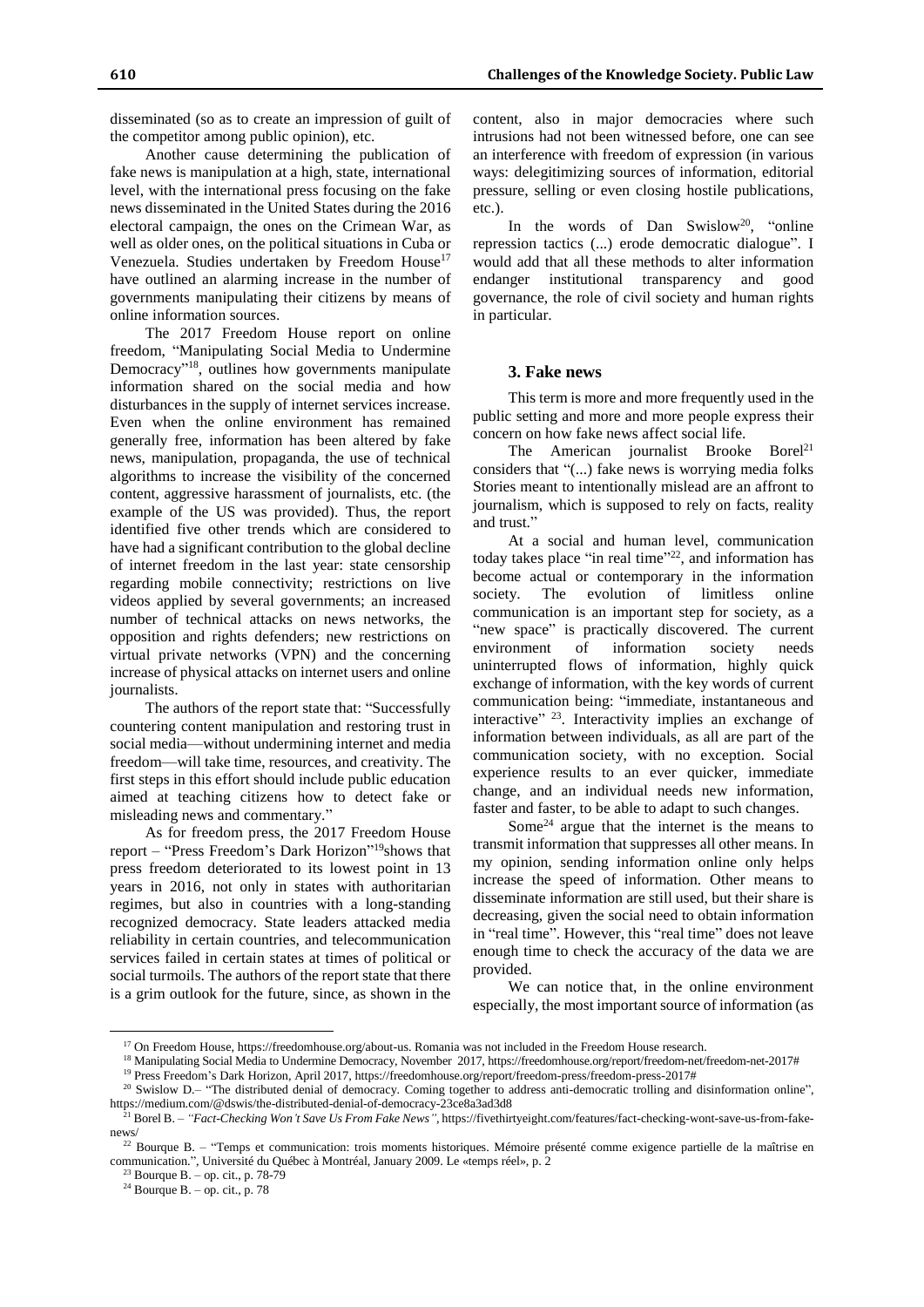shown by surveys), there is an amalgamation of information, with actual one being combined with fake one, so that a distinction is rendered more and more difficult. The source of information is more difficult to identify in the online environment, and the temptation to share information (apparently interesting or attractive, at a first sight) to one's virtual friends is high. The recipients, in turn, tend to believe that the information is real, since it has been provided by a reliable person.

In his 2016 article, David Uberti shows the risk of amplifying the "fake news" phenomenon for freedom of expression. He proposes that more accurate terms should be used: "disinformation, mislead, lie", considering that the generic term "fake news" discredits the entire press as a whole, which is a danger for a citizen's right to information. The author tries to show that, along the times, unreal information has appeared in prestigious publications, so that blaming the online environment nowadays only generates a dispute for the power to generate and disseminate news, a fight that, as shown before, has already been lost by the traditional media in the content of IT development.

Claire Wardle<sup>25</sup> also claims that the term "fake news" is "unhelpful", as no substitute term has been found. The journalist also states that the content of information, the motivation of people creating such information and the means to disseminate "fake news" must be subject to analysis. The author suggests a definition of information that may be included in the analysed category, i.e.:

- 1. "satire or parody (no intention to cause harm but has potential to fool);
- 2. false connection (when headlines, visuals or captions don't support the content);
- 3. misleading content (misleading use of information to frame an issue or individual);
- 4. false context (when genuine content is shared with false contextual information);
- 5. imposter content (when genuine sources are impersonated);
- 6. manipulated content (when genuine information or imagery is manipulated to deceive);
- 7. fabricated content (new content is nearly entirely false, designed to deceive and do harm)."

Analysing the typologies and hierarchy identified by Wade, we find that all previously mentioned forms of altering information may be included in the fake news category. We are fighting a genuine "information war", and causes generating fake news are multiple. In Wardle's opinion, these are: poor journalism, to parody, to provoke, passion, partisanship, profit, political influence or power and propaganda.

I consider that Wardle accurately states the causes of propagation of fake news, which affect the citizen's right to information. All identified reasons affect the integrity of information to a lesser or higher extent, so that the beneficiary no longer is certain of making informed decisions; s/he makes such decisions based on the information s/he receives which, hence, may not be fully accurate.

Authorities should be involved to prevent the spreading of fake news; such involvement could be shown with greater transparency, a better information on the adopted measures (be it the government, be it the legislative process) and the adoption of measures to regulate the virtual environment. Of course, regulating an area recognized as dedicated to the free circulation of information may result in controversy regarding the restricted right to information and freedom of expression.

Germany may be an example on the adoption of legislative measures. A draft law for improving law enforcement in social media was proposed in the spring of 2017. Criticisms to its content appeared in the public area presently, but the law<sup>26</sup> passed on September 1, 2017 and came into force on October 1, 2017. Its provisions mostly regard social media networks, as well as platforms for individual communication or specific content distribution. The provider of a social network is exempt from the obligations stipulated in this legislative act if the social network has less than two million registered users in Germany. The illegal content targeted by the text of the law is represented by facts sanctioned according to the German Criminal Code, which are not justified. The law stipulates some reporting requirements for providers, regarding complaints for illegal content, as well as the obligation to adopt an efficient and transparent procedure to manage such claims.

Italy has also passed measures against fake news, administrative action<sup>27</sup>, as the police created a website where citizens may report information that seem to be fake, which shall be checked by specialised police officers. If the information is proved to be fake, this shall be publicly informed, and in case the information is denigrating in a criminal sense, the court will be notified.

The French President, Emanuel Macron<sup>28</sup> takes into consideration amending French legislation so that more transparency is requested from online platforms.

The European Commission<sup>29</sup> also is concerned to fight such fake news, as a High Level Group  $(HLG)^{30}$ to advise on policy initiatives to counter fake news and the spread of disinformation online, including 39 experts, academics, media organisations, journalists, social media platforms, as well as civil society

<sup>25</sup> Wardle C. – "*Fake news. It's complicated*", https://firstdraftnews.com/fake-news-complicated/

<sup>26</sup> Gesetz zur Verbesserung der Rechtsdurchsetzung in sozialen Netzwerken (Netzwerkdurchsetzungsgesetz – NetzDG), https://www.bmjv.de/SharedDocs/Gesetzgebungsverfahren/Dokumente/BGBl\_NetzDG.pdf?\_\_blob=publicationFile&v=2

http://www.poliziadistato.it/articolo/155a6077fdb05e3865595940

<sup>28</sup> https://www.agerpres.ro/politica-externa/2018/01/04/emmanuel-macron-anunta-o-lege-impotriva-fake-news--30782

<sup>29</sup> https://ec.europa.eu/digital-single-market/en/fake-news

<sup>30</sup> https://ec.europa.eu/digital-single-market/en/news/commission-appoints-members-high-level-expert-group-fake-news-and-online-disinformation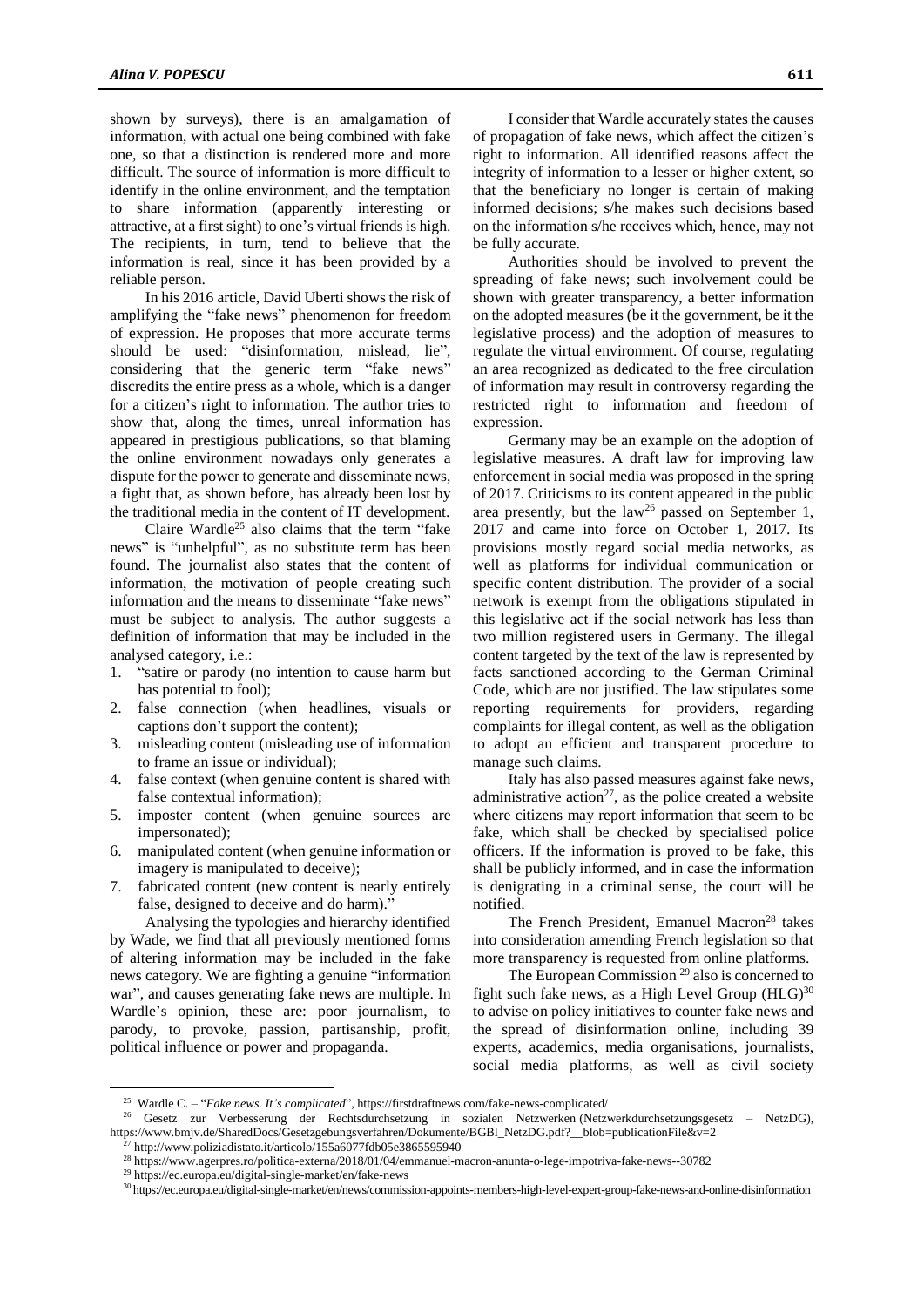representatives, was set up on January 15, 2018. Mariya Gabriel, European Commissioner for Digital Economy and Society, considers that "a European approach" is needed to the fake news phenomenon, with a public consultation being organized on such aspects. A conference was to be held with all stakeholders, with a view to establishing course of action and effectively protecting European citizens.

### **Conclusions**

Information provided to citizens must be genuine, provided in due time, and drawn up in good faith. Hans Hellmut Kirst $31$  states that the "so-called truth is a constantly moving swing - what matters is the moment when you sit on it". Of course, as shown in the first part, every individual filters the received information through his/her own mind, and s/he understands it according to his/her level of knowledge and understanding. However, it is essential for a citizen to be provided with diverse and reliable information, so that it may help him/her and so that s/he may choose.

Rieffel defines manipulation as "an organized lie, depriving the audience from freedom and an instrument to defeat its resistance"<sup>32</sup>. We may conclude that the citizen's right to information is affected by any of the techniques of altering information that were exposed above.

The professional deontology of those who disseminate information in the public space (journalists), as well as the self-censorship of nonprofessionals (bloggers, influencers), are very important. In the first case, of the professional, traditional or "only online" media, one should go back to the recognized values of the profession, to its primary role, to accurately inform public opinion. In the second case, of persons distributing online informative content, self-censorship is important when they have no guarantee that the information they spread is genuine.

The truth always comes out, but what do we do, as a society, when fake news only satisfy the thirst for sensation, for panic, for denigrating people, etc.? In this case, I would support the idea that "a fake news maker may be a social hazard".<sup>33</sup>

As shown by Borel<sup>34</sup> in his article, "fact-checking" is key to journalism  $-$  it's a skill and a service that's instrumental in providing the information to the public".

The contribution of each of us to stopping fake news, by refusing to reproduce and possibly share information, with no minimum checking, is important. Our right to information can only be defended by engaging everyone, by refusing to propagate information whose accuracy is not guaranteed. A reader should have the same degree of attention in the online and in the actual environment, and s/he should manage clicks responsibly, as they legitimze information.

Authorities also play an important part, which is, in my opinion, a guarantee of the right to information, i.e. to communicate publicly, in a transparent manner, to clarify their decisions for citizens, so as to discourage the publication and dissemination of fake news. The state's regulatory role should be carefully analysed, since such measures could limit freedom of expression and, as in the case of any other right, a balance must be struck between guarantees and limitations.

Moreover, companies specialising in information technology should show some concern to identify new ways of recognizing fake accounts that disseminate fake news and affect the information environment.

Journalism professionals should re-focus on information, leave entertainment aside, accurately check news and try to recover the trust of information recipients, by reducing partisanship. For a good information of citizens, especially regarding public issues, information should aim at an objective presentation of facts, not public or political persons.

#### **References**

 $\overline{a}$ 

- Bârliba C. "Informaţie şi competenţă", Editura Ştiinţifică şi Enciclopedică, Bucharest, 1986
- Kirst H.H. "*Preţul succesului*", Editura Univers, Bucharest, 1976
- Rieffel R.– "*Sociologia mass media*", Editura Polirom, Iaşi, 2008
- Bourque B. "Temps et communication: trois moments historiques. Mémoire présenté comme exigence partielle de la maîtrise en communication.", Université du Québec à Montréal, January 2009.
- Cohen A.R.– "*Relatarea obiectivă în media, între religie şi panaceu*", Journal Jurnalism şi comunicare, issue 3/2003
- Koeck H.F. "Der gegenwärtige Stand des Verfassungsprozesses der Europäischen Union", communication at the conference"Prezent şi perspective ale statului şi dreptului în contextul integrării europene", 10-12 November 2006, Faculty of Law and Administrative Sciences, University of Craiova. http://drept.ucv.ro/RSJ/images/articole/2008/RSJ1/02Koeck.pdf
- Borel B. *"Fact-Checking Won't Save Us From Fake News",* https://fivethirtyeight.com/features/factchecking-wont-save-us-from-fake-news/
- Hendrik A. "Elena Udrea: Există situații în care UNII jurnalisti au fost PLĂTIȚI în campaniile electorale", http://evz.ro/elena-udrea-jurnalisti-platiti.html

<sup>33</sup> Bârliba C. – "Informație și competență", Editura Științifică și Enciclopedică, Bucharest, 1986, p. 98 – quoting La Bruyère <sup>34</sup> Brooke Borel – idem.

<sup>31</sup> Kirst H.H. "*Preţul succesului*", Editura Univers, Bucharest, 1976, p. 5

<sup>32</sup> Rieffel R.– op. cit., p. 60, quoting Philippe Breton – "*Manipularea cuvântului*", Editura Institutul European, Iaşi, 2006